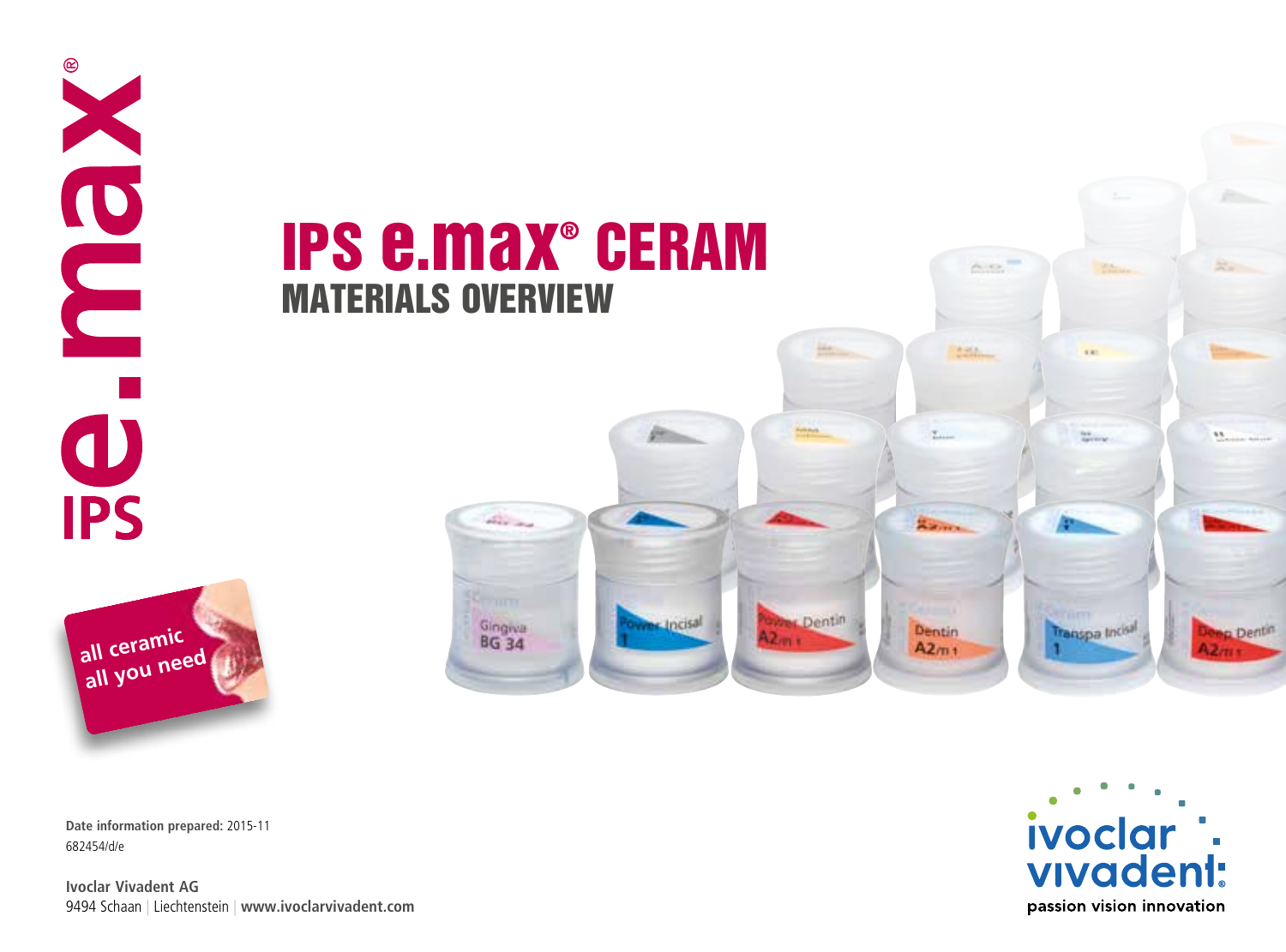#### *Product description:*

IPS e.max® Ceram

## ZirLiner  $(ZrO<sub>2</sub>$  only)

The IPS e.max Ceram ZirLiner ceramics establish a sound bond to zirconium oxide. They help to adjust the desired tooth shade and they impart lifelike, in-depth fluorescence to the restoration.

## IPS e.max® Ceram Intensive ZirLiner  $(ZrO<sub>2</sub>$  only)

The intensively pigmented ceramics of IPS e.max Ceram Intensive Zirliner are used to individualize the basic shade of the restoration. In very tight labial and occlusal areas in particular, these materials create a certain illusion of depth.

## IPS e.max® Ceram Margin  $(ZrO<sub>2</sub>$  only)

IPS e.max Ceram Margin materials show somewhat higher opacity and more fluorescence than IPS e.max Ceram Dentin. They can be used to create ceramic margins.

## IPS e.max® Ceram Intensive Margin  $(ZrO<sub>2</sub>$  only)

IPS e.max Ceram Intensive Margin materials are used to individualize ceramic margins. They can be mixed with Margin materials or applied directly.

*Example of use:* The layering materials have been dyed to highlight their use. Margin **Driver** clear **We Thetheast V!** 



A–D, BL and Chromascop shades IM yellow, IM vellow-green,

# *Shade range:*

ZL clear, ZL 1, ZL 2, ZL 3, ZL 4, ZL Gingiva

IZL yellow, IZL orange, IZL brown, IZL incisal







IM orange, IM orange-pink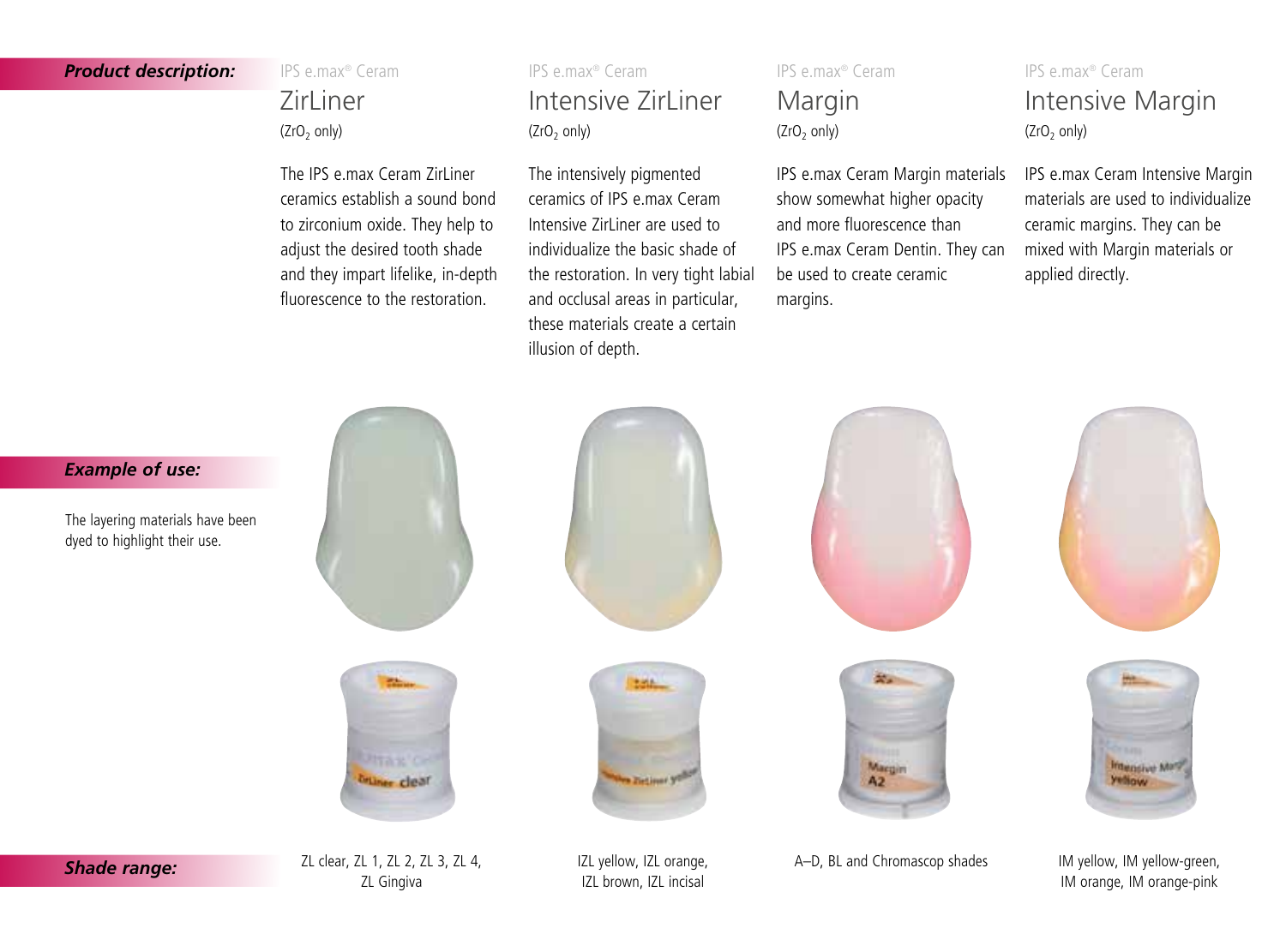## IPS e.max® Ceram Deep Dentin

The opaque IPS e.max Ceram Deep Dentin shades are used in areas where space is limited and in the incisal region.

IPS e.max® Ceram Dentin

The shade and the translucency of the IPS e max Ceram Dentin materials is based on that of natural dentin. They faithfully reproduce the desired dentin shade on opaque substructures.

# IPS e.max Ceram Power Dentin materials exhibit a higher level of opacity and brightness compared with conventional Dentin Power Dentin

IPS e.max® Ceram

materials. They are particularly recommended for use on translucent substructures.

IPS e.max® Ceram Impulse Opal Effect

The specially shaded IPS e.max Ceram Opal Effect materials are designed for use in the incisal region. They imitate the dynamic light-optical effects of natural teeth.

## IPS e.max® Ceram Impulse Mamelon

The intensely coloured, opaque effect powders of IPS e.max Ceram Mamelon are used to accentuate the incisal third. They are applied in thin strips on the cut-back dentin using the customary working technique.







A–D, BL and Chromascop shades A–D, BL and Chromascop shades A–D and BL shades OE 1, OE 2, OE 3, OE 4, OE 5, MM light, MM salmon,







OE 1, OE 2, OE 3, OE 4, OE 5, OE violet





MM yellow-orange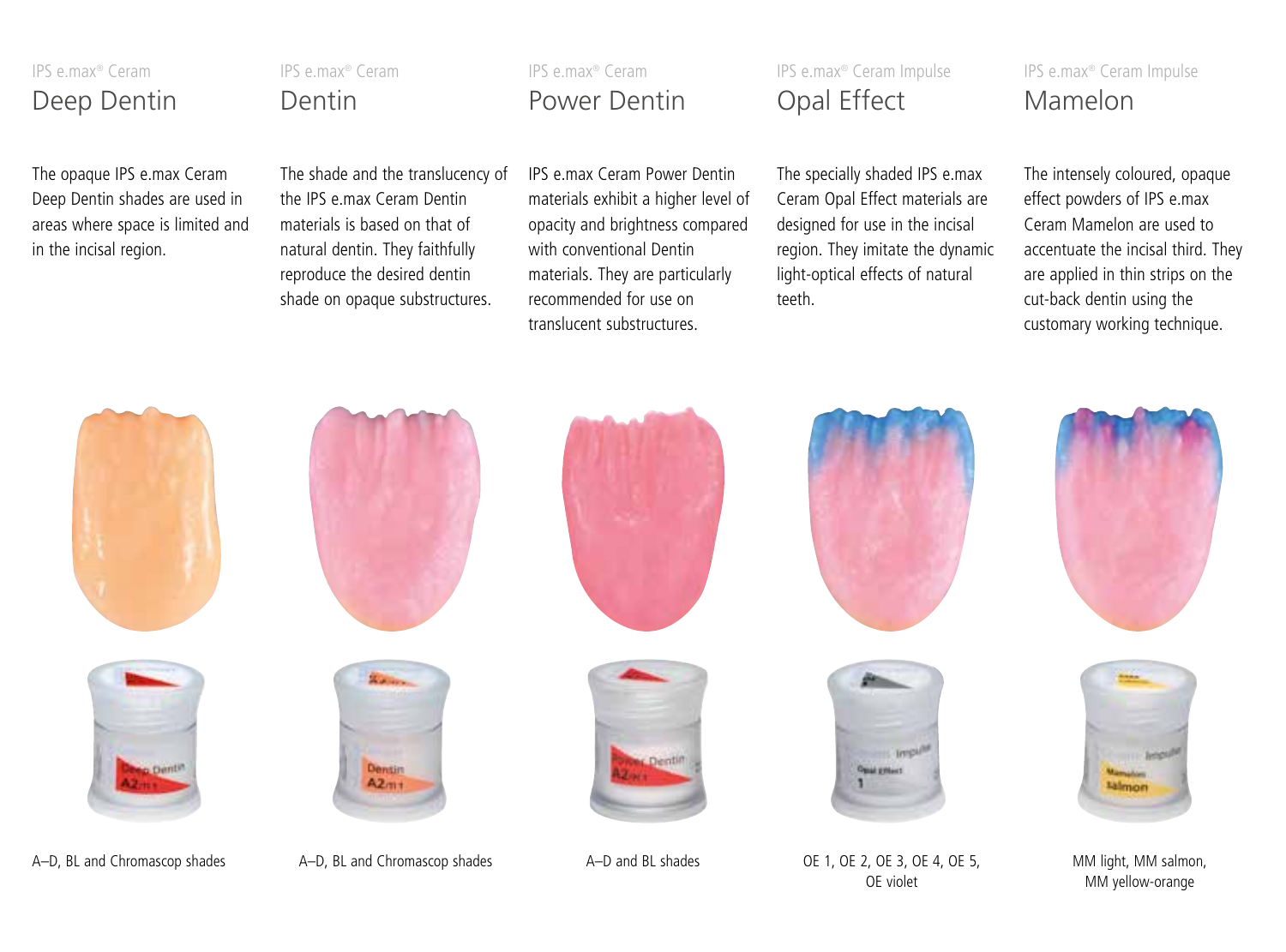IPS e.max® Ceram Impulse

## Transpa

IPS e.max Ceram Transpa materials are available in various nuances. They are suitable for reproducing shaded, translucent areas, particularly in the incisal third.

## IPS e.max® Ceram Impulse Special Incisal

IPS e.max Ceram Special Incisal materials may either be mixed with IPS e.max Incisal to modify and intensify the shade or they may be applied directly.

IPS e.max® Ceram Impulse Inter Incisal

IPS e.max Ceram Inter Incisal increases the brightness in the incisal third. It is applied directly to the dentin in the rough shape of a butterfly.

## IPS e.max® Ceram Impulse Cervical Transpa

IPS e.max Ceram Cervical Transpa materials are used to reproduce shades with enhanced translucency.

They create a natural-looking transition between the gingiva and the restoration.

## IPS e.max® Ceram Transpa Incisal

IPS e.max Ceram Incisal materials imitate natural incisal tooth structure. In combination with the Dentin materials – on opaque substructures – they correctly render A–D shades.



T neutral, T clear, T blue, T brown-grey, T orange-grey













SI yellow, SI grey The SI green CT yellow, CT orange-pink, CT khaki, CT orange





I BL, TI 1, TI 2, TI 3 and I 1, I 2, I 3 for Chromascop